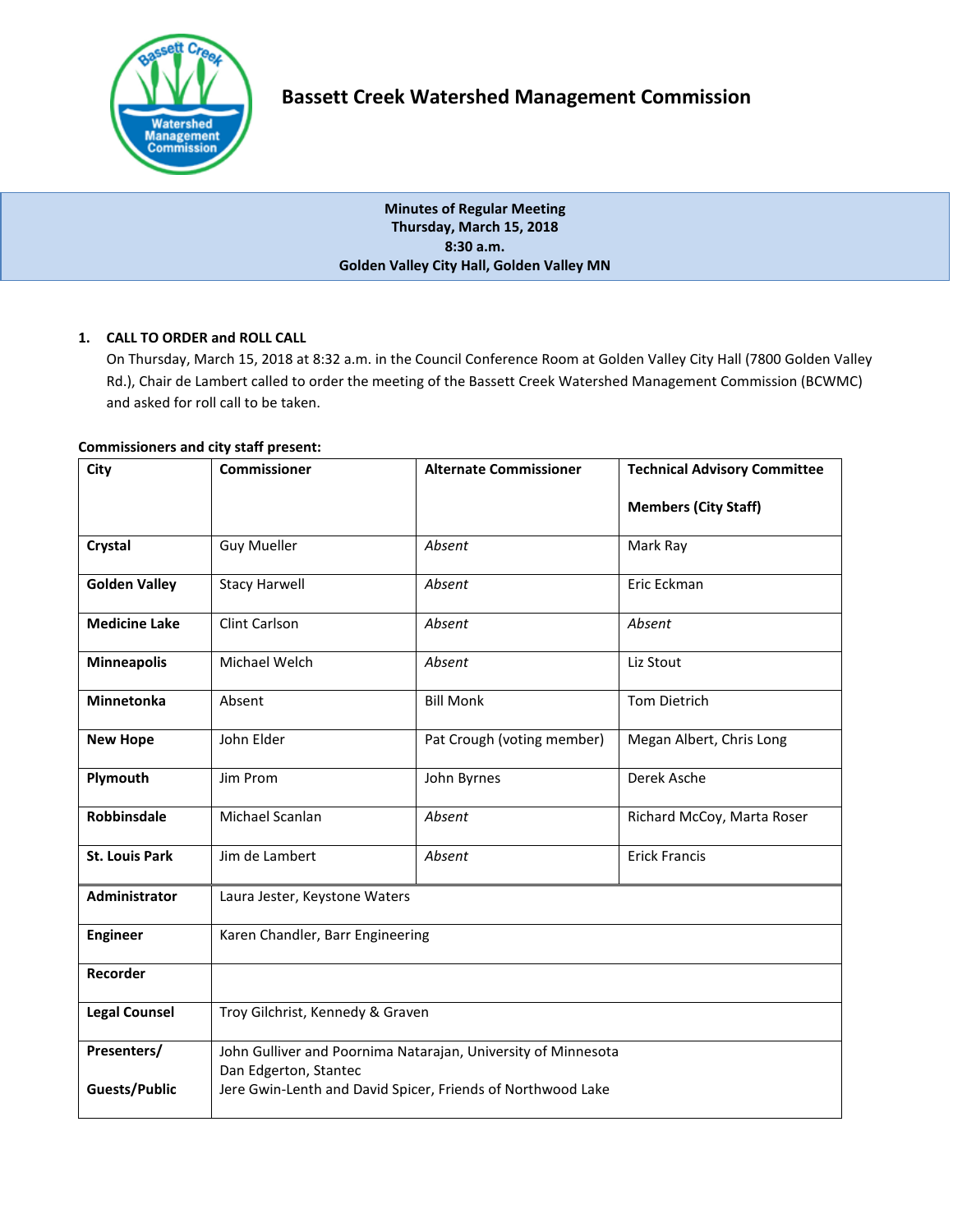# **2. CITIZEN FORUM ON NON-AGENDA ITEMS**

None

# **3. APPROVAL OF AGENDA**

Administer Jester requested adding 5H "Consider approval of agreement with Hennepin County for AIS Prevention Grant" to the agenda.

**MOTION**: Alternate Commissioner Crough moved to approve the amended agenda. Commissioner Prom seconded the motion. Upon a vote, the motion carried 8-0. [City of Robbinsdale absent from the vote.]

# **4. CONSENT AGENDA**

The following items were approved as part of the consent agenda: February 15, 2018 commission meeting minutes, March 2018 financial report, payment of invoices, approval to set April 9, 2018 as the Technical Advisory Committee meeting, approval of the letter agreement with Freshwater Society for engaging lake groups, approval of Golden Valley's 2018 Pavement Management Program, and the approval of a revised Aquatic Invasive Species Rapid Response Plan.

The general and construction account balances reported in the March 2018 Financial Report are as follows: Checking Account Balance **\$ 848,625.30**  $\ddot{\text{S}}$ 

| TOTAL GENERAL FUND BALANCE                | \$848,625.30      |
|-------------------------------------------|-------------------|
| TOTAL CASH & INVESTMENTS ON-HAND (3/7/18) | \$3,731,081.72    |
| CIP Projects Levied - Budget Remaining    | (\$4,262,228.70)  |
| <b>Closed Projects Remaining Balance</b>  | (5531, 146.98)    |
| 2012-2016 Anticipated Tax Levy Revenue    | \$3,721.01        |
| 2017 Anticipated Tax Levy Revenue         | \$1.771.12        |
| Anticipated Closed Project Balance        | $($ \$525,654.85) |

**MOTION**: Commissioner Mueller moved to approve the consent agenda. Commissioner Carlson seconded the motion. Upon a vote, the motion carried 8-0. [City of Robbinsdale absent from the vote.]

# **5. BUSINESS**

# **A. Receive Presentation on Technical Pre-Proposal for Assessment & Treatment of Phosphorus in Northwood Lake**

Chris Long with Stantec, consulting engineer for the City of New Hope, introduced Dr. John Gulliver, a researcher and professor at St. Anthony Falls Laboratory at the University of Minnesota (U of M).

The City of New Hope and the U of M are proposing a study on Northwood Lake to investigate internal phosphorus release from sediment and implement a pilot study of the use of iron filings in the lake. Dr. Gulliver outlined the proposed study in a PowerPoint presentation and city staff requested funding assistance from the Commission for the study.

[Commissioner Scanlan arrives.]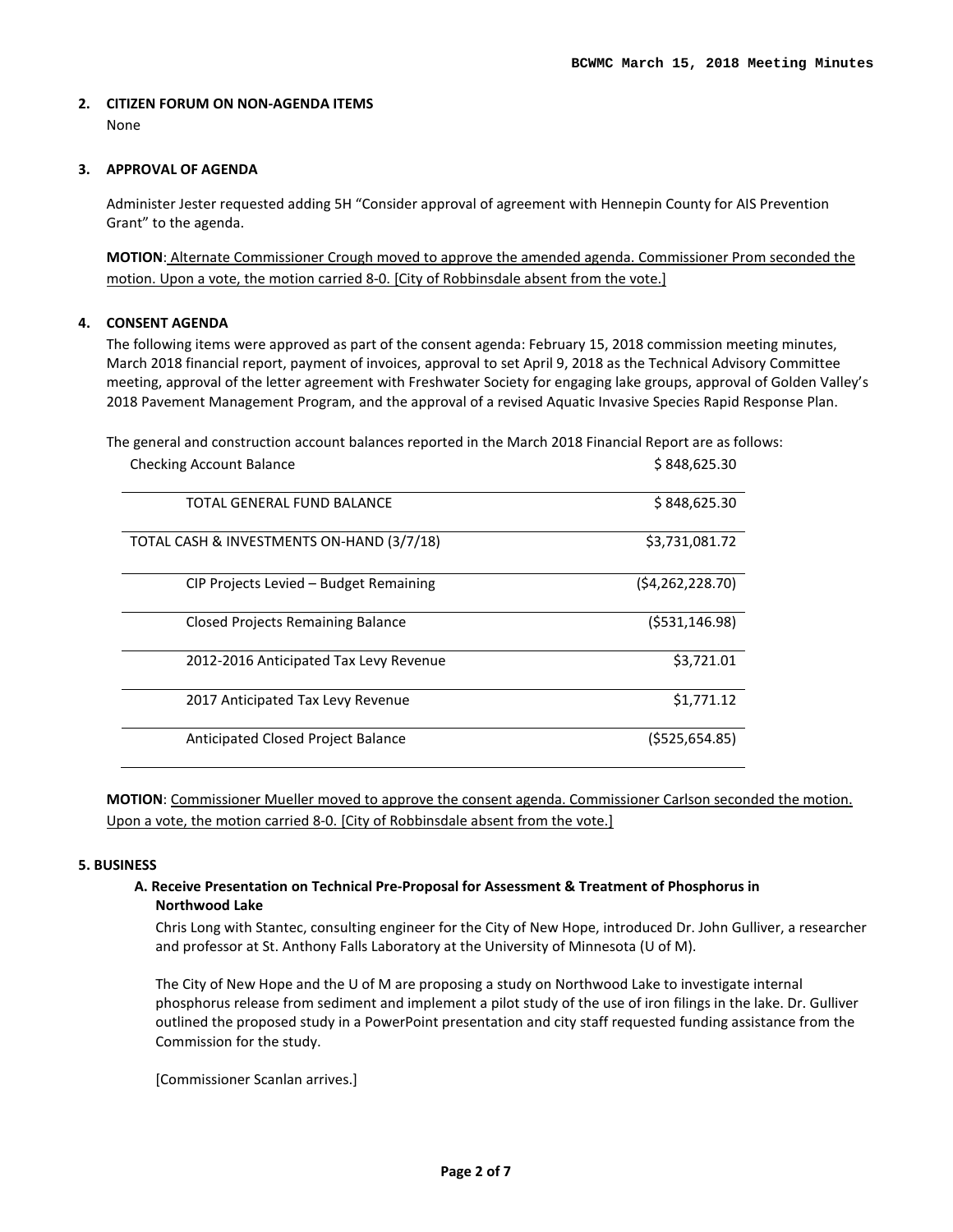#### **BCWMC March 15, 2018 Meeting Minutes**

In Dr. Gulliver's summary, he described prior laboratory projects using sediment from Rush and Ann Lakes. He noted iron can control the release of phosphorus with and without the presence of oxygen. He reported iron pulls phosphorus out of pore water in the sediment and that different types of iron have been tested.

Dr. Gulliver then reviewed the proposed study for Northwood Lake, which included estimated costs for pretreatment analyses of water quality and sediment in year 1 (\$16,409); applying the iron and performing posttreatment monitoring in year two (\$26,876); and purchase of the iron itself (\$15,000 - \$30,000).

There was discussion about the cost of iron filings vs. alum. Dr. Gulliver noted that an alum treatment is likely to be more expensive for a small lake like Northwood, but it's about the same cost for large lakes. There was a question on whether continued external loading of phosphorus would degrade the iron and the answer was no, although it would impact water quality. As to impacts on aquatic life, Dr. Gulliver noted iron is ubiquitous and present in many northern Minnesota lakes. He noted alum does leave toxicity issues. Dr. Gulliver reported the life expectancy of the treatment is unknown since this study has not been done in the field before.

Commissioner Harwell liked the idea of having the Commission involved with the project and a study like this.

Commission Engineer Chandler commented that this is an interesting idea, but thought that Northwood Lake might not be the best place for this study because there are not indicators that internal loading is the issue with Northwood Lake, and the lake has a high volume of water flowing through it as it's an impoundment of the North Branch of Bassett Creek. On the other hand, a lot would be learned with sediment coring in the first year. There was discussion about other lakes that may be better candidates for the study, including Lost Lake.

Administrator Jester stated that New Hope is requesting funding partners including the Commission and recommended that the Budget Committee consider the funding request in their 2019 budget.

### [Commissioner Harwell departs.]

Mr. Long indicated that Stantec would offer some free assistance toward the project and that Stantec grant dollars are also being sought. It was also noted that the Commission will monitor Northwood Lake as part of its routine monitoring program in 2019, so that may help bring down some of the monitoring costs.

There was general support for the project from several commissioners.

Alternate Commissioner Monk said the Budget Committee should have the question answered regarding whether or not this is the right lake for the study and that more information from U of M or Commission Engineer is needed to determine this. Dr. Gulliver said they would look at the complete water quality data for the lake as supplied by the Commission Engineer.

### **B. Consider Approval of Resolution of Appreciation for Commissioner Mueller**

Chair de Lambert noted this is Commissioner Mueller's last meeting with the Commission because he is moving to Wisconsin. Chair de Lambert read the resolution of appreciation, noting that Commissioner Mueller had served on the Commission since 2013, including serving as vice chair from 2014 – 2017 and working on several committees.

Commissioner Mueller said he will miss everyone and that he learned a lot. He noted that good organizations are all about the people and good staff. Commissioner Welch added that Commissioner Mueller had been a fantastic commissioner and he will be missed. Commissioner Carlson noted that he has appreciated Commissioner Mueller's input. Commissioner Scanlan commented that he appreciated Mueller's easy-going approach. Chair de Lambert appreciated that Mr. Mueller was willing to stand in for him at meetings.

**MOTION**: Commissioner Welch moved to approve the resolution of appreciation for Commissioner Mueller. Commissioner Scanlan seconded the motion. Upon a vote, the motion carried 8-0. [City of Golden Valley absent from the vote.]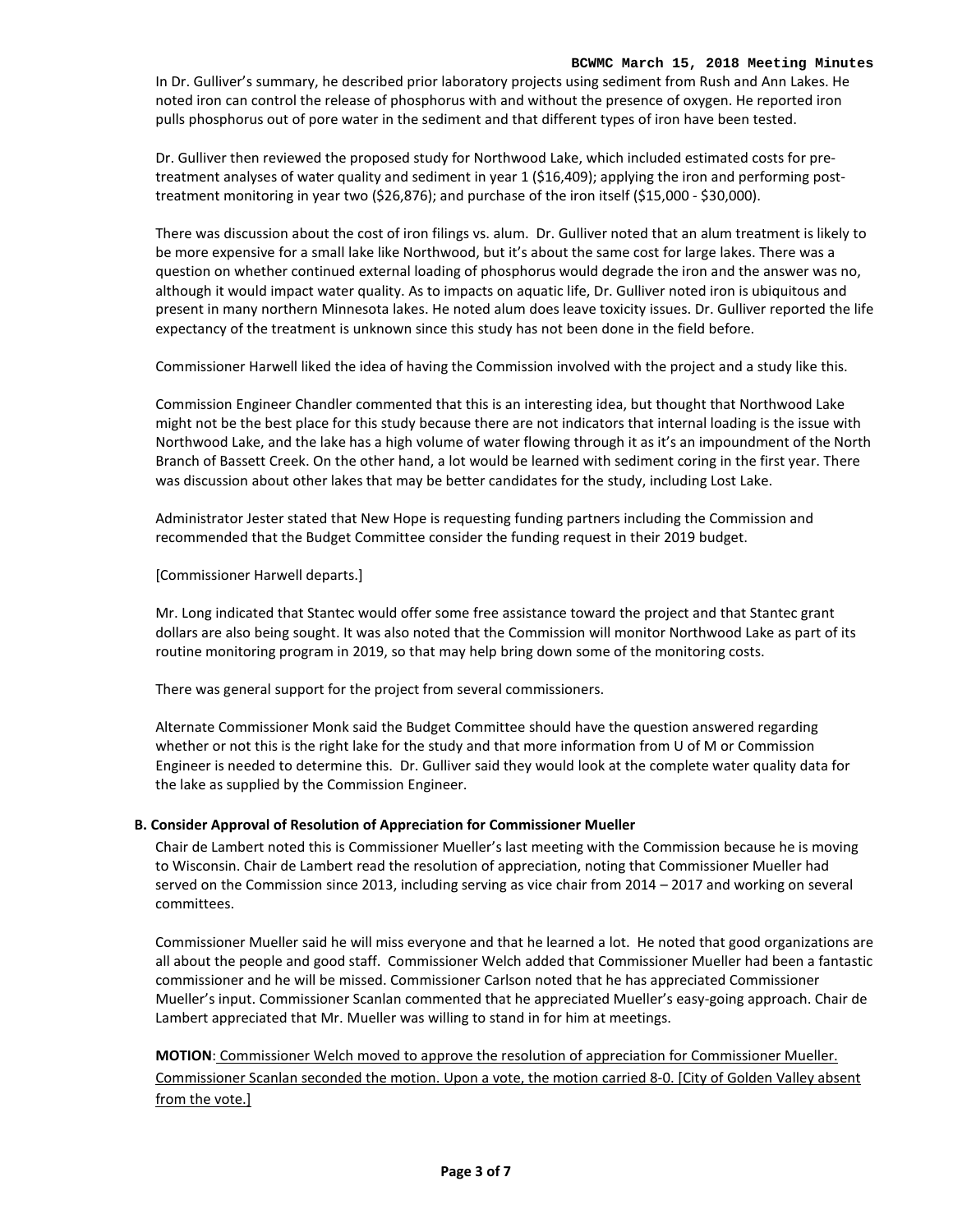# **C. Consider Approval of Recommendations from Technical Advisory Committee (TAC)**

Erick Francis, Technical Advisory Committee chair reported that the TAC met on March 2<sup>nd</sup> to discuss various topics. He noted that the TAC needs another meeting to finalize recommendations on the 5-year CIP and other topics. He noted the board packet memo includes updates on the timing of local water management plan development in each city and recommendations regarding 1) BWSR's Biennial Budget Request (BBR) and 2) a request from Plymouth for use of Channel Maintenance Funds.

Mr. Francis reviewed the recommendations:

The TAC recommends that the Commission submit its 2020 – 2021 capital projects to BWSR through the BBR and ask member cities for their 2020 and 2021 capital projects to be included with the Commission's submittal.

The TAC recommends that the Commission approve a reimbursement to the City of Plymouth from its accrued Channel Maintenance Funds in the amount of \$73,461.65 for sediment removed from the Plymouth Creek Water Quality Ponds in February 2018.

There was some discussion about the purpose and intended use of the channel maintenance funds. Administrator Jester noted that typically the funds are requested by cities for a future project but that there is precedence for providing funds after the fact and that sediment removal from a water quality pond on the trunk system is an accepted use of the funds. She recommended approval of the request.

[Commissioner Elder departs.]

**MOTION**: Commissioner Prom moved to approve the TAC recommendations as presented. Commissioner Welch seconded the motion. Upon a vote, the motion carried 8-0. [City of Golden Valley absent from the vote.]

Commissioner Welch noted he attended the TAC meeting and reminded cities that the BCWMC Plan requires cities adopt ordinances within two years of the BCWMC Plan approval and the deadline has passed. He noted that the cities'' lack of ordinance adoption could interfere with the BCWMC approval of local water management plans.

Commissioner Scanlan wondered if commissioners or staff should get on city council agendas. TAC member, Derek Asche, noted that cities with multiple watersheds and schedules find it difficult to keep updating ordinances. There was some discussion about ordinance updates. Mr. Asche stated that it is not uncommon to change ordinances, but that it cannot be done constantly.

### **D. Approval of Funding Request from Three Rivers Park District for Watercraft Inspectors**

Administrator Jester gave an overview of the \$5,000 request from Three Rivers Park District (TRPD) to hire Level II inspectors to use the decontamination unit which was recently purchased by TRPD using a Hennepin County AIS Prevention grant awarded to the Commission. Administrator Jester noted the grant agreement is included in the added agenda item, 5H. She noted TRPD has agreed to own, operate, and maintain the decontamination unit but is in need of funding to hire Level II inspectors to operate the unit. Staff recommends approval of the funding request which would come from the APM/AIS budget. She reviewed the items expected to be charged to this budget line this year and noted this request still fits within the budget.

Commissioner Carlson stated he felt strongly that the decontamination unit is important, but he has a different opinion than the TRPD about the hours of operation. He wants to see a provision to close the launch when inspectors are not present.

**MOTION**: Commissioner Carlson moved to approve the funding request on the condition that TRPD close the launch when inspectors are not present. Commissioner Welch seconded the motion.

Administrator Jester stated that her understanding was that TRPD is opposed to closing the launch but that they would be willing to train extra volunteer inspectors or hire additional inspectors if additional funding is provided.

Commissioner Welch noted that more information is needed on reasons for keeping the launch open when inspectors are not there. Commissioner Mueller wondered if there should be a fee for use of the decon unit.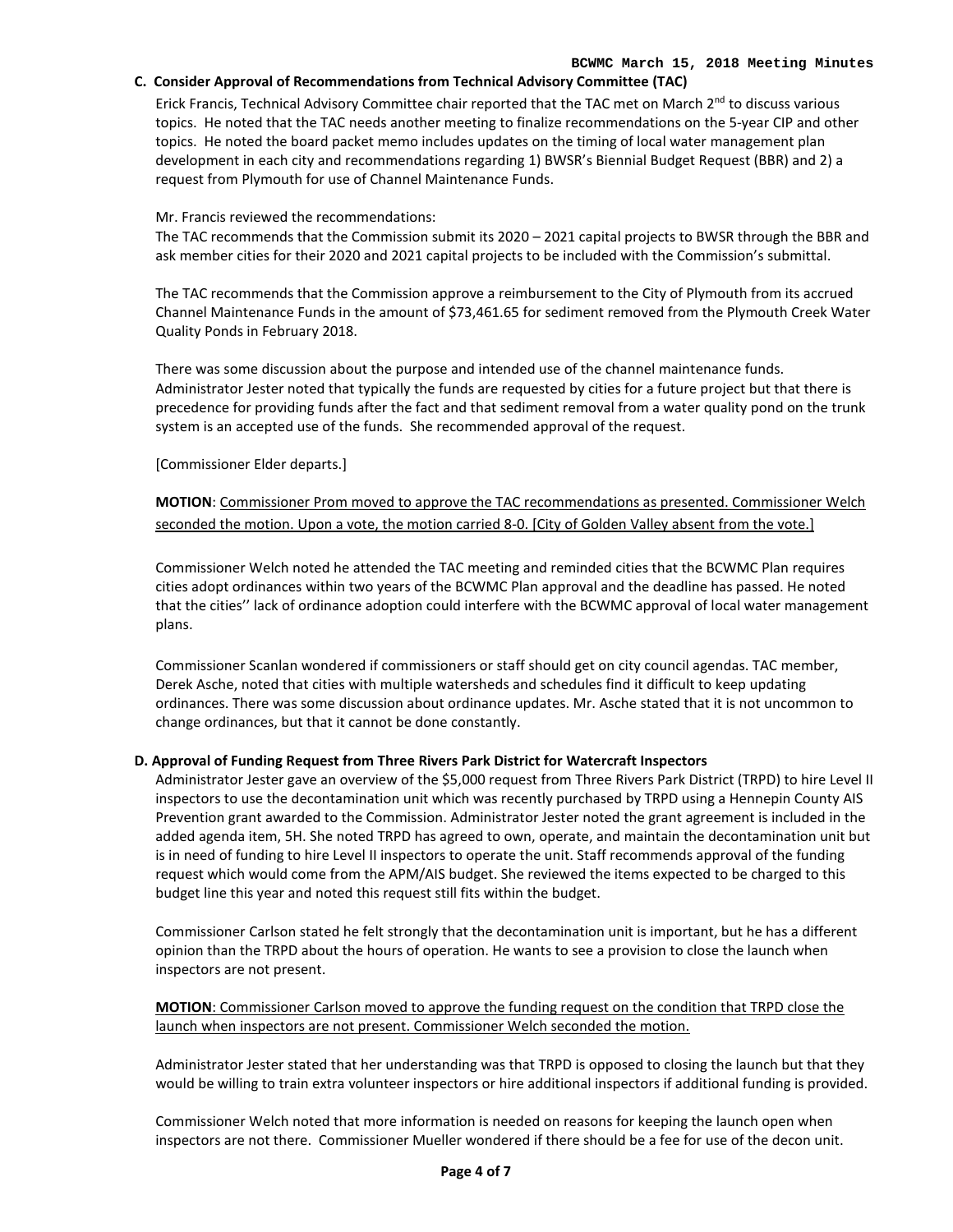There was discussion about other public launches on the lake including a City of Plymouth launch open a few weeks each year and monitored by the city and a private marina. It was noted that TRPD is a good partner on many issues, but there was sympathy for Commissioner Carlson's concerns.

Administrator Jester reminded the Commission that TRPD is a good partner on many issues including water quality monitoring and treating curly-leaf pondweed and she noted the approved APM/AIS Committee recommendations including one to consider starting a small grant program to help fund inspectors or AIS education materials, or signs, etc.

After more thought, Commissioner Welch indicated he thought the funding should not be contingent on launch hours and rescinded his support on the motion.

Commissioner Carlson restated how strongly he felt about this issue and proposed that the Commission approve the current motion to send a strong message to TRPD about the need to have a gate that closes when the launch is not staffed.

Upon a **VOTE**, the motion failed with two ayes and six nos. (Cities of Medicine Lake and New Hope voting aye; cities of Plymouth, Crystal, St. Louis Park, Minneapolis, Robbinsdale, and Minnetonka voting no.) [City of Golden Valley absent from the vote.]

**MOTION:** Commissioner Welch moved to approve the funding request of \$5,000 to TRPD with direction to the Administrator to get information from TRPD on launch policies and express deep concerns with keeping launch open when inspectors are not present. Commissioner Scanlan seconded the motion. Upon a vote, the motion carried 8-0. [City of Golden Valley absent from the vote.]

[Commissioner Prom departs. Commissioner Byrnes assumed voting role.]

# **E. Discuss Status of Chloride Limited Liability Legislation**

Administrator Jester gave an update on the status of the chloride legislation in the Minnesota House and Senate. There was some discussion about different groups supporting and opposing the legislation. Commissioner Welch stated that the Commission should be actively involved.

**MOTION:** Commissioner Welch moved to direct the Administrator to draft a letter for the Chair's signature in support of the legislation and send to the bill's authors and the Senate and House President. Commissioner Mueller seconded the motion.

After the motion was made, Alternate Commissioner Byrnes stated he thought that was a good idea, but he wondered if it was effective. He thought individual commissioners should also contact their legislators.

Commissioner Welch stated that the Commission should be on record supporting the legislation. Mr. Asche voiced concern saying he didn't think it was appropriate for the Commission to comment on proposed legislation since the Commission doesn't know the positions of all of its member cities. Commissioner Welch replied that the Commission is local unit of government and the letter would not state the cities' positions, only the Commission's position.

**VOTE:** Upon a vote, the motion carried, 7 - 1. Dissenting vote by the City of Plymouth. [City of Golden Valley absent from the vote.]

### **F. Receive Update on BWSR's Watershed Based Funding Pilot Program**

Administrator Jester reported that a second meeting of the 11 Hennepin County watersheds was held on February 27<sup>th</sup> and that the group narrowed down their recommendations for use of the Clean Water funds which included an idea for all watersheds to work collectively on the issue of chloride pollution. The group agreed to meet in smaller groups based on basins. The Mississippi River Basin watersheds met on March  $12<sup>th</sup>$  and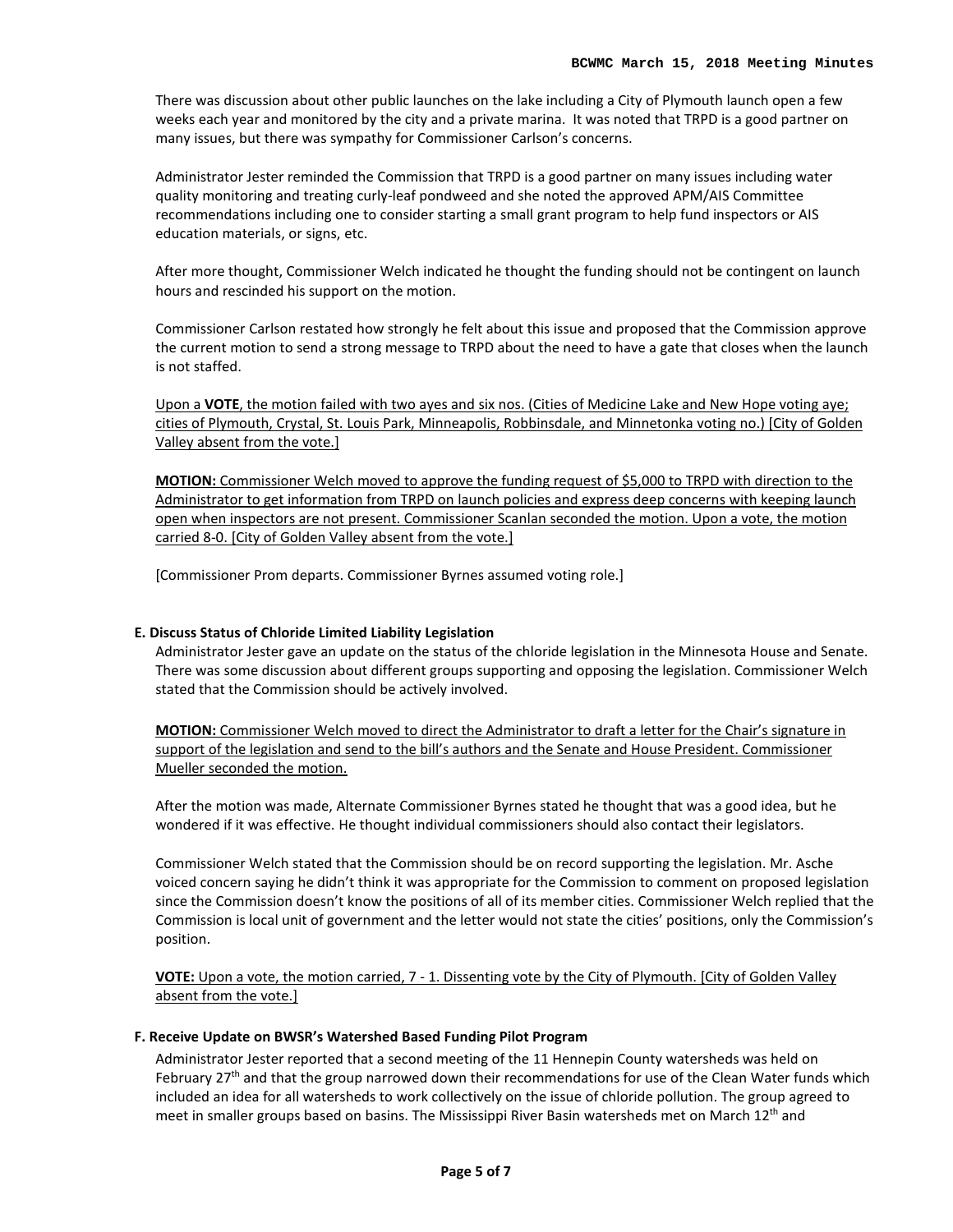#### **BCWMC March 15, 2018 Meeting Minutes**

developed general criteria that could be used to prioritize CIP projects among the Mississippi River Basin watersheds. She noted a meeting of all watersheds AND eligible cities would be convened in May.

[Commissioner Welch departs.]

## **G. Consider Approval of Recommendations from Education Committee**

Committee Chair Byrnes reported that the Education Committee met on March 9th. He walked through the Committee's recommendations including:

1) To approve funding presented in the proposed education budget, much of which is the same as previous years and which includes \$250 for packets of native seeds; \$1,200 for commissioner training and registration; \$4,000 to Metro Blooms as local match for Harrison Neighborhood Project; \$310 for dog waste bag dispensers; and \$1,000 for creek crossing signs; and

2) To not hold a watershed tour this year due to one or more watershed tours planned for next year; and

3) To approve entering into a contract with Dawn Pape with Lawn Chair Gardener Creative Services for up to \$3,000 for education activities, the details of which will be worked out at the next Education Committee meeting.

**MOTION:** Alternate Commissioner Byrnes moved to approve the Education Committee's recommendations as presented. Commissioner Scanlan seconded the motion. Upon a vote, the motion carried 7-0. [Cities of Golden Valley and Minneapolis absent from the vote.]

## **H. Consider Approval of Agreement with Hennepin County for AIS Prevention Grant**

Administrator Jester reported the grant agreement was reviewed by attorney Gilchrist and the County agreed to his recommended changes.

**MOTION:** Commissioner Carlson moved to approve the execution of the AIS Grant Agreement with Hennepin County. Commissioner Scanlan seconded the motion. Upon a vote, the motion carried 7-0. [Cities of Golden Valley and Minneapolis absent from the vote.]

### **6. COMMUNICATIONS**

# **A. Administrator's Report**

Administrator Jester reported that 50 people attended the open house hosted by the Minneapolis Park and Recreation Board that included the Bryn Mawr Meadows CIP Project, and that 50 – 60 people attended open houses hosted by the City of St. Louis Park on the Westwood Hills Nature Center Reconstruction Project that included the CIP project.

Administrator Jester also reported that a resident had expressed concerns about PFC contaminants reaching the creek in Wirth Park due to its use in ski wax and that she is working with MPRB to possibly investigate this in 2019; that she will be on vacation March 30 – April 8; and that the Administrative Calendar in 7A will be updated each month.

# **B. Chair**

Chair de Lambert attended one open house for the Westwood project and noted there were cost concerns from residents regarding the overall reconstruction project. He also noted that he is participating on a committee developing a white paper on chlorides.

### **C. Commissioners**

Commissioner Scanlan thanked the Commission for support to attend various education programs and he reported on the recent AIS Summit. Commissioner Mueller thanked the Commission for the experience.

### **D. TAC Members**

Mr. Asche asked that city clerks be copied on the letter to the legislators.

# **E. Committees**

Budget Committee will meet on March 23, 11:30 a.m.

### **F. Legal Counsel**

Nothing to report

## **G. Engineer**

Nothing to report